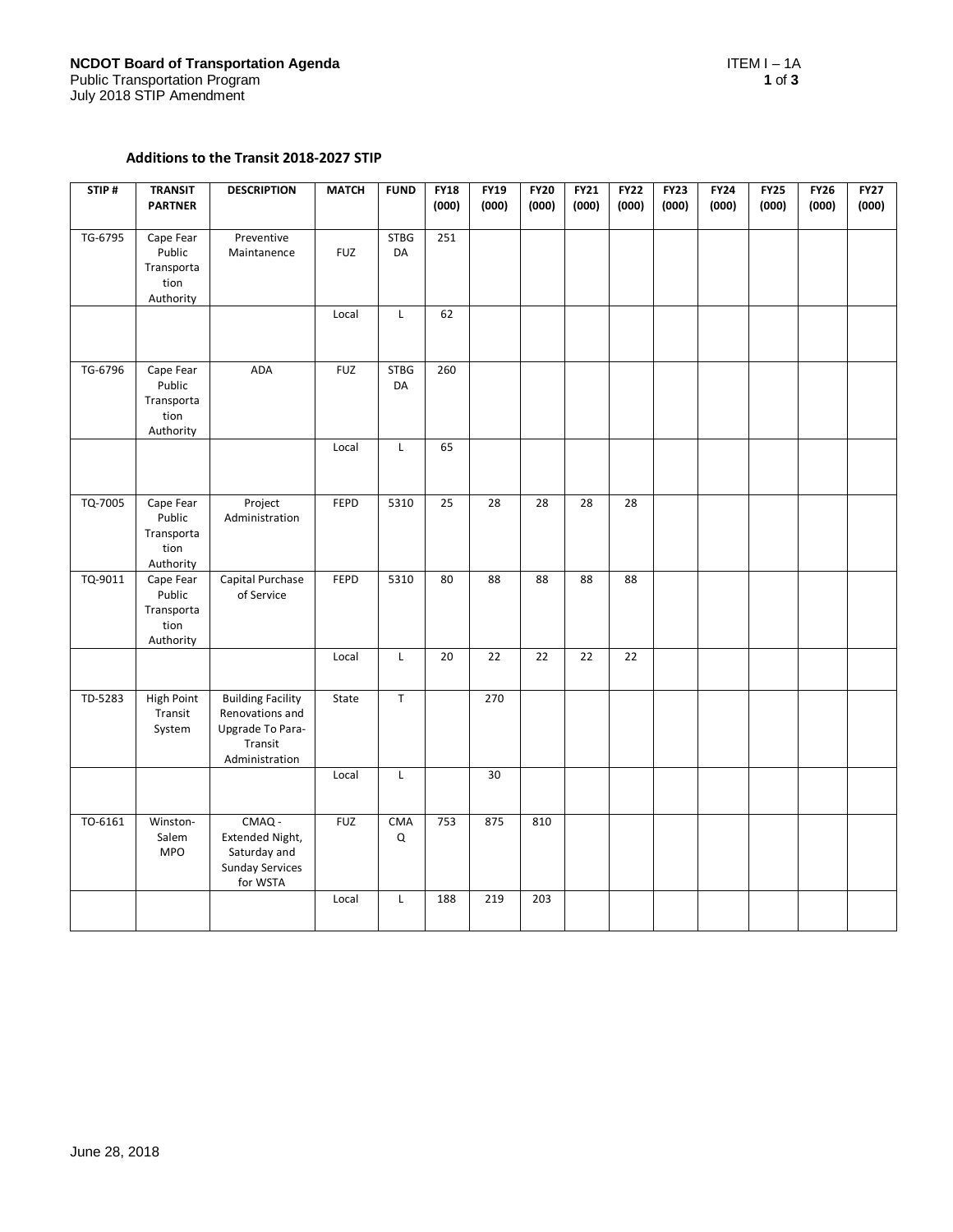## Modifications to the 2018-2027 STIP

| <b>STIP</b><br># | <b>TRANSIT</b><br><b>PARTNER</b> | <b>DESCRIPTION</b>                                                                                                                                                                                                                                  | <b>MATCH</b> | <b>FUND</b>  | <b>FY18</b><br>(000) | <b>FY19</b><br>(000) | <b>FY20</b><br>(000) | <b>FY21</b><br>(000) | <b>FY22</b><br>(000) | <b>FY23</b><br>(000) | <b>FY24</b><br>(000) | <b>FY25</b><br>(000) | <b>FY26</b><br>(000) | <b>FY27</b><br>(000) |
|------------------|----------------------------------|-----------------------------------------------------------------------------------------------------------------------------------------------------------------------------------------------------------------------------------------------------|--------------|--------------|----------------------|----------------------|----------------------|----------------------|----------------------|----------------------|----------------------|----------------------|----------------------|----------------------|
| TG-<br>5241      | Winston-Salem<br>Transit         | Preventive<br>Maintanence                                                                                                                                                                                                                           | <b>FUZ</b>   | 5307         | 3449                 | 934                  | 934                  | 934                  | 934                  |                      |                      |                      |                      |                      |
|                  |                                  |                                                                                                                                                                                                                                                     | Local        | L            | 863                  | 235                  | 235                  | 235                  | 235                  |                      |                      |                      |                      |                      |
| TG-<br>5126      | Winston-Salem<br>Transit         | Operating<br>Assistance                                                                                                                                                                                                                             | <b>FUZ</b>   | 5307         | 3045                 | 2268                 | 2268                 | 2268                 | 2268                 |                      |                      |                      |                      |                      |
|                  |                                  |                                                                                                                                                                                                                                                     | Local        | L            | 3045                 | 2268                 | 2268                 | 2268                 | 2268                 |                      |                      |                      |                      |                      |
| TG-<br>4805      | Winston-Salem<br>Transit         | Routine Capital-<br>Bus Stop Shelters,<br>Benches, Shop<br>Equipment, Spare<br>Parts, Engines,<br>Farebox, Service<br>Vehicle, etc.                                                                                                                 | <b>FUZ</b>   | 5307         | 4078                 | 561                  | 561                  | 561                  | 561                  |                      |                      |                      |                      |                      |
|                  |                                  |                                                                                                                                                                                                                                                     | Local        | $\mathsf{L}$ | 1019                 | 141                  | 141                  | 141                  | 141                  |                      |                      |                      |                      |                      |
| TD-<br>5303      | Winston-Salem<br>Transit         | <b>FTA 5339 Bus</b><br>and Bus<br><b>Facilities Grant</b>                                                                                                                                                                                           | <b>FBUS</b>  | 5339         | 1238                 | 430                  | 430                  | 430                  | 430                  | 430                  | 430                  | 430                  |                      |                      |
|                  |                                  |                                                                                                                                                                                                                                                     | Local        | $\mathsf{L}$ | 310                  | 108                  | 108                  | 108                  | 108                  | 108                  | 108                  | 108                  |                      |                      |
| TQ-<br>6702      | Winston Salem<br><b>MPO</b>      | <b>FTA Section</b><br>5310 Winston-<br>Salem<br><b>Allocation Set</b><br>Aside for<br>Compet Grant<br>to Eligible<br>Agencies to<br>Assist in<br>Meeting the<br>Transportation<br>Needs of Low<br>Income,<br>Disabled and<br>Elderly<br>Populations | FEPD         | 5310         | 1029                 | 332                  | 332                  | 355                  | 355                  | 355                  | 355                  | 355                  |                      |                      |
|                  |                                  |                                                                                                                                                                                                                                                     | Local        | L            | 258                  | 83                   | 83                   | 89                   | 89                   | 89                   | 89                   | 89                   |                      |                      |